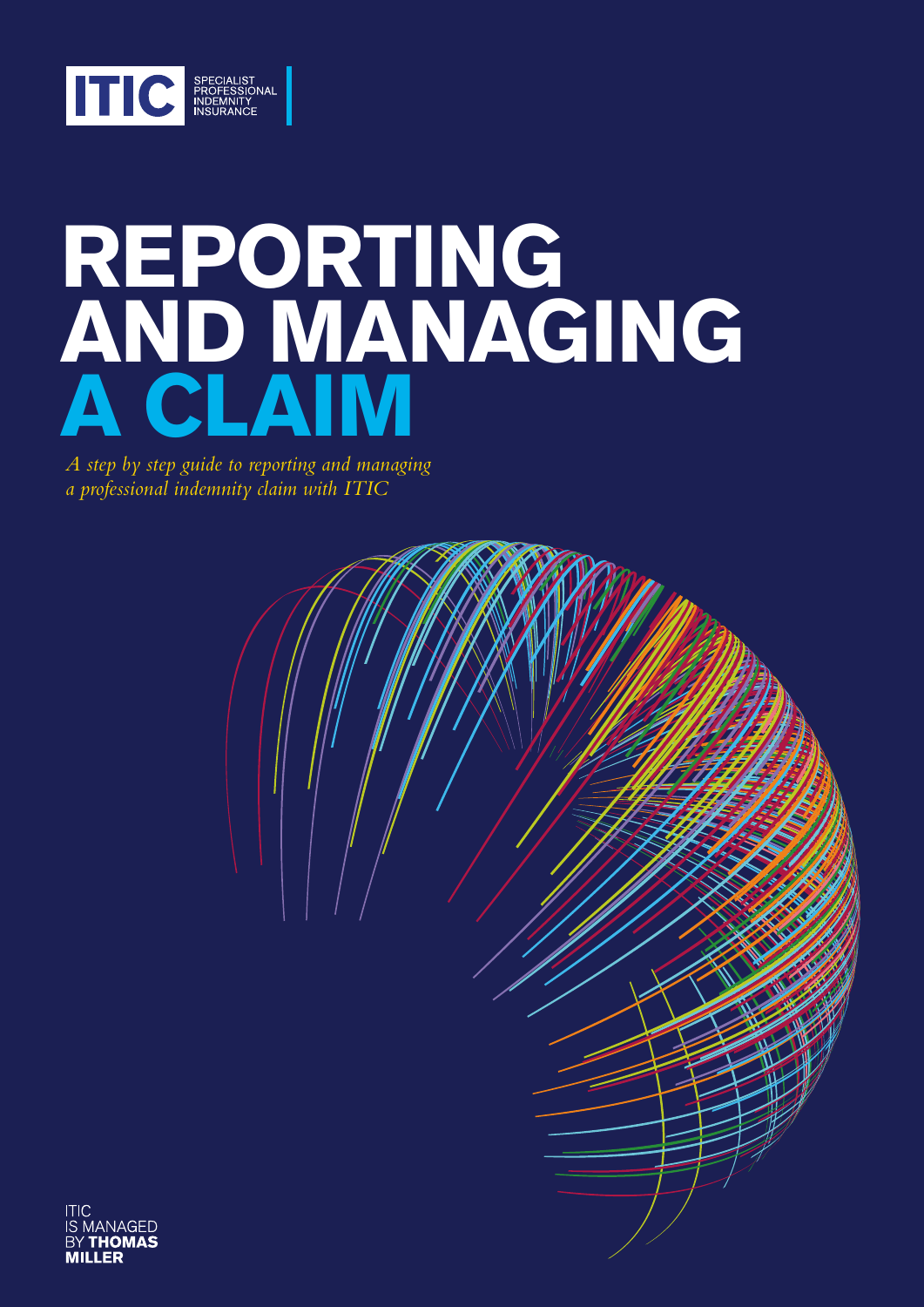**The role you perform is often complex, always critical and invariably subject to a high degree of exposure and responsibility, particularly if things go wrong. So, you need to make sure your insurance is right. ITIC is the world's leading insurer for professionals who provide services to the transport industry.**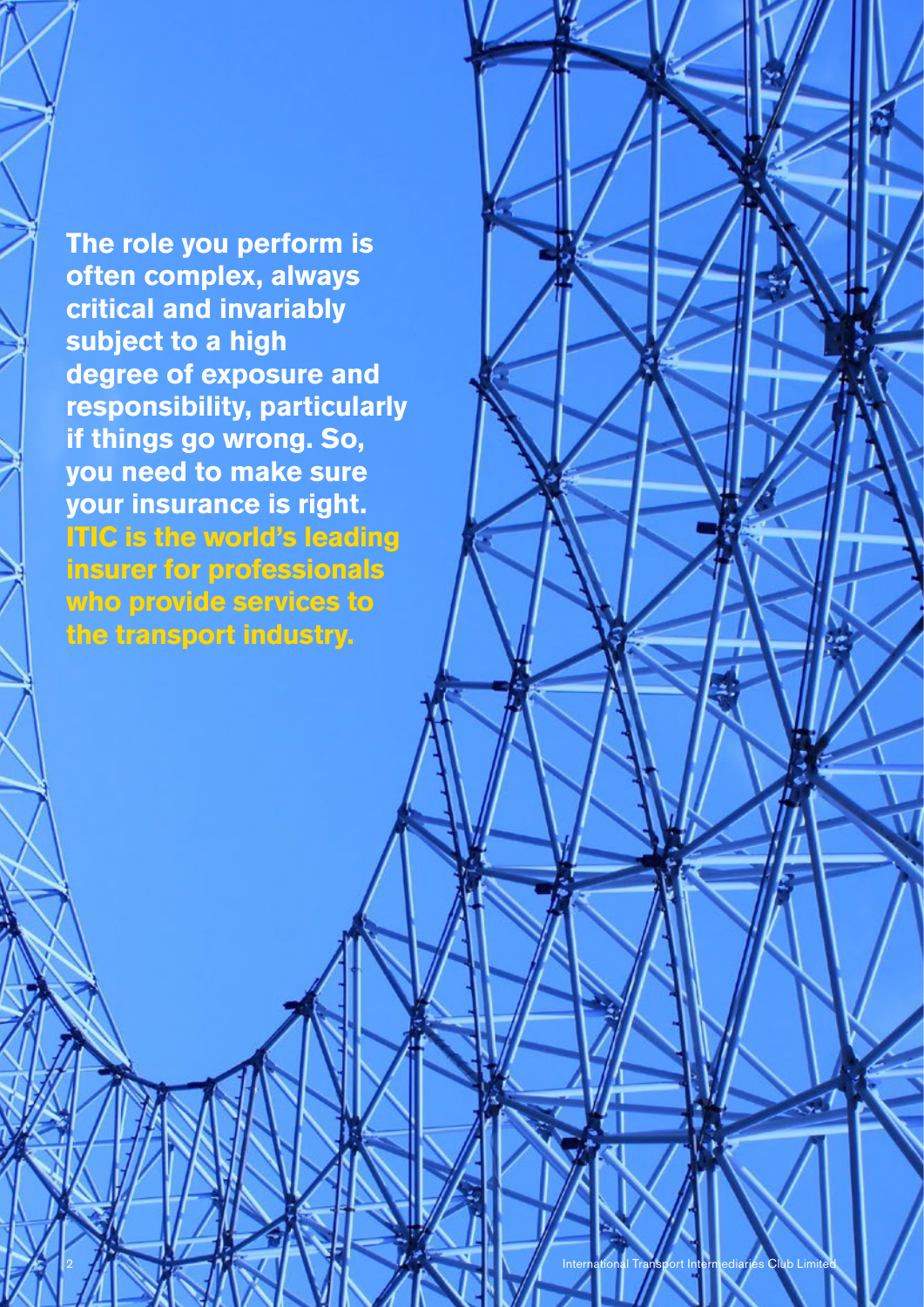## 1. INFORM ITIC IMMEDIATELY

## 2. DO NOT ADMIT LIABILITY

## 3. INSTRUCTING LAWYERS AND / OR EXPERTS

## 4. PREPARE THE CLAIM

## **Reporting and Managing a Professional Indemnity Claim**

*If you are faced with a claim, inform ITIC of the situation and follow these guidelines:*

You must inform ITIC as soon as you receive a claim or become aware of circumstances which might lead to one. It is a requirement of your insurance and failure to do so may prejudice your cover. The early reporting of a claim saves you time, trouble and costs. Remember, whatever the circumstances, ITIC has probably seen something similar before.

You must not make an admission of liability or settle any claim without ITIC's approval. Even an apology to your client could be considered an admission of liability. It is not unknown for people under pressure to admit liability, even if they have done nothing wrong. All liability insurances contain a provision prohibiting you from admitting liability. An admission may remove all prospects of a negotiated settlement and the claim amount can increase significantly as a result. At the same time, you could prejudice your right to recover from ITIC.

We do not expect you to offend your client by rejecting liability when you are clearly at fault. It should be enough to provide a simple acknowledgement of the claim, confirmation that you have passed it to ITIC and a statement that you cannot comment further. ITIC will be pleased to assist with an appropriate response.

Please do not appoint any lawyers (or other professional advisors) before obtaining ITIC's approval to do so. Costs incurred without approval may not be covered.

The better presented the claim is, the quicker it can be dealt with. Please do not send a string of email exchanges with a note marked "claim attached". The obligations under the ITIC Rules state that any information, accounts or documents provided to ITIC must be provided in good order and in a form appropriate for the efficient handling of such a claim.

You should prepare a summary while events are still fresh in your mind, setting out the circumstances which have led to the (possible) claim against you, and send it to ITIC with all relevant documents. It is difficult to give a comprehensive list of documents required, but the following is a list of suggestions:

- copy of the communication from the claimant setting out their alleged claim;
- copies of all communications relating to the claim, including where appropriate, emails, records of instant messaging services and/or social media conversations;
- bills of lading, manifests, agency agreements, etc (ship agents);
- charterparties, fixture files (chartering brokers);
- sale file, memorandum of agreement, (sale and purchase brokers);
- management agreement (ship managers);
- survey report (marine surveyors);
- scope of work, GA, drawings and designs (naval architects);
- contract with your client;
- your standard terms and conditions.

**You should only pass this summary to ITIC. Do not pass it on to others.**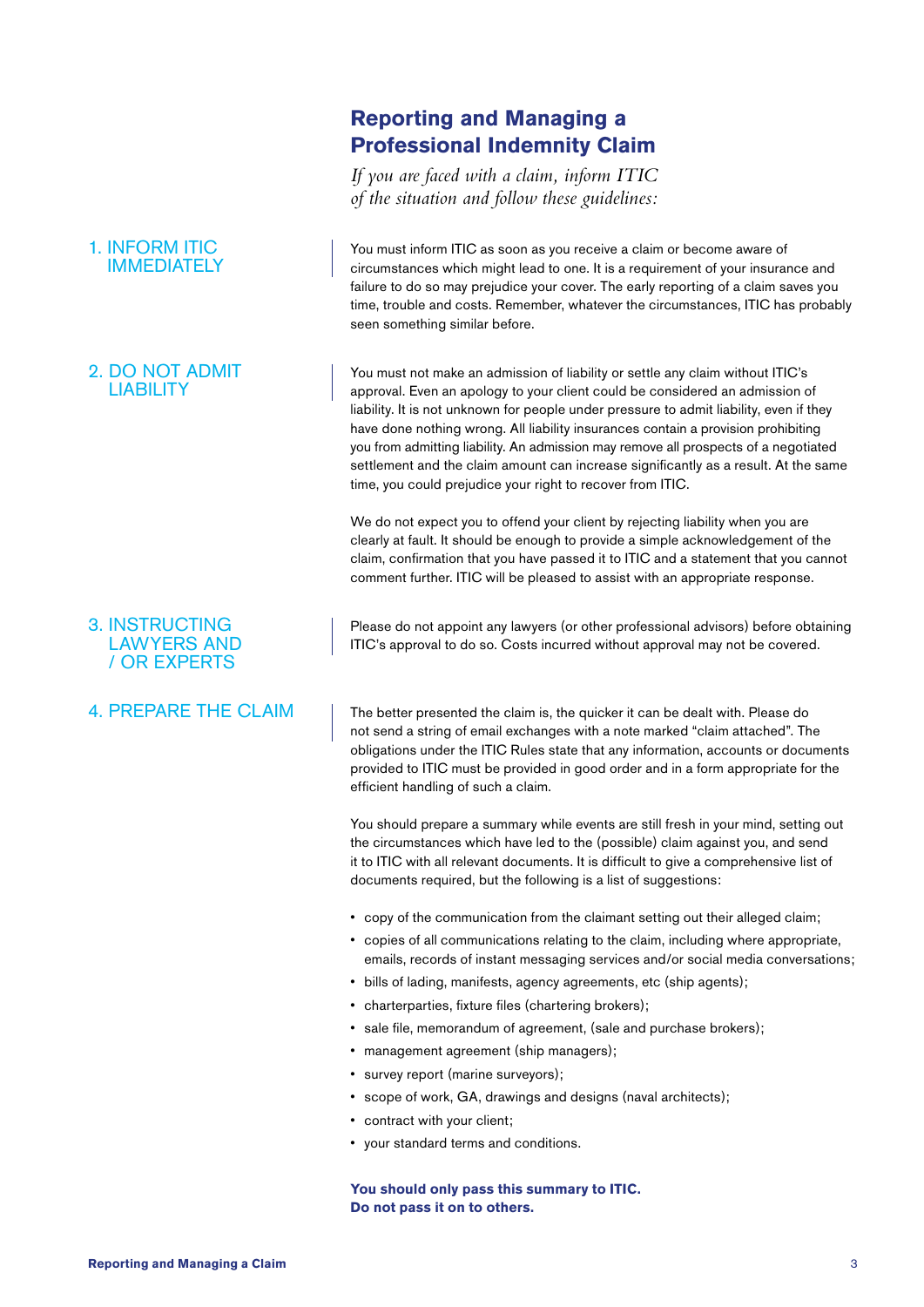## 5. HANDLING THE CLAIM

If the claim is covered by your insurance policy, ITIC will work with you to decide the best way forward. The options include paying the claim, attempting settlement negotiations or disputing liability on your behalf.

#### **What happens in each scenario?**

- If ITIC considers that you have a liability to the claimant, ITIC will authorise you to settle the claim. Once the claim is settled, ITIC will indemnify you, less your deductible.
- If liability is in doubt or there are mitigating circumstances which may serve to reduce liability, ITIC will recommend settlement negotiations. Depending on the circumstances, these could be between the parties directly, between ITIC and the claimant or ITIC may arrange for lawyers to conduct the settlement negotiations on your behalf. Once the claim is settled, ITIC will indemnify you, less your deductible. Sometimes, it may not be possible to negotiate a settlement and a form of dispute resolution will be needed to conclude the matter.
- A claim can be brought incorrectly against you or you could have a valid defence. In these circumstances, where ITIC considers that you do not have any liability to the claimant, ITIC will deny liability on your behalf. If the claimant does not agree with this assessment of liability, it is likely that they will proceed with a form of dispute resolution.

6. WORKING IN PARTNERSHIP WITH ITIC AND LAWYERS

Dispute resolution can take various forms. Litigation is the most well known but alternatives include arbitration, adjudication, expert determination and mediation. If a form of dispute resolution is needed, often a lawyer and/or other expert will be appointed to act for you. You will be expected to work closely with the lawyer and/or expert to ensure the best possible outcome. For example, you may be asked to:

- provide proper and timely information
- attend meetings
- provide witness statements and/or attend depositions
- provide dates for your availability for future hearings / trial dates
- attend hearings
- comply with any court orders

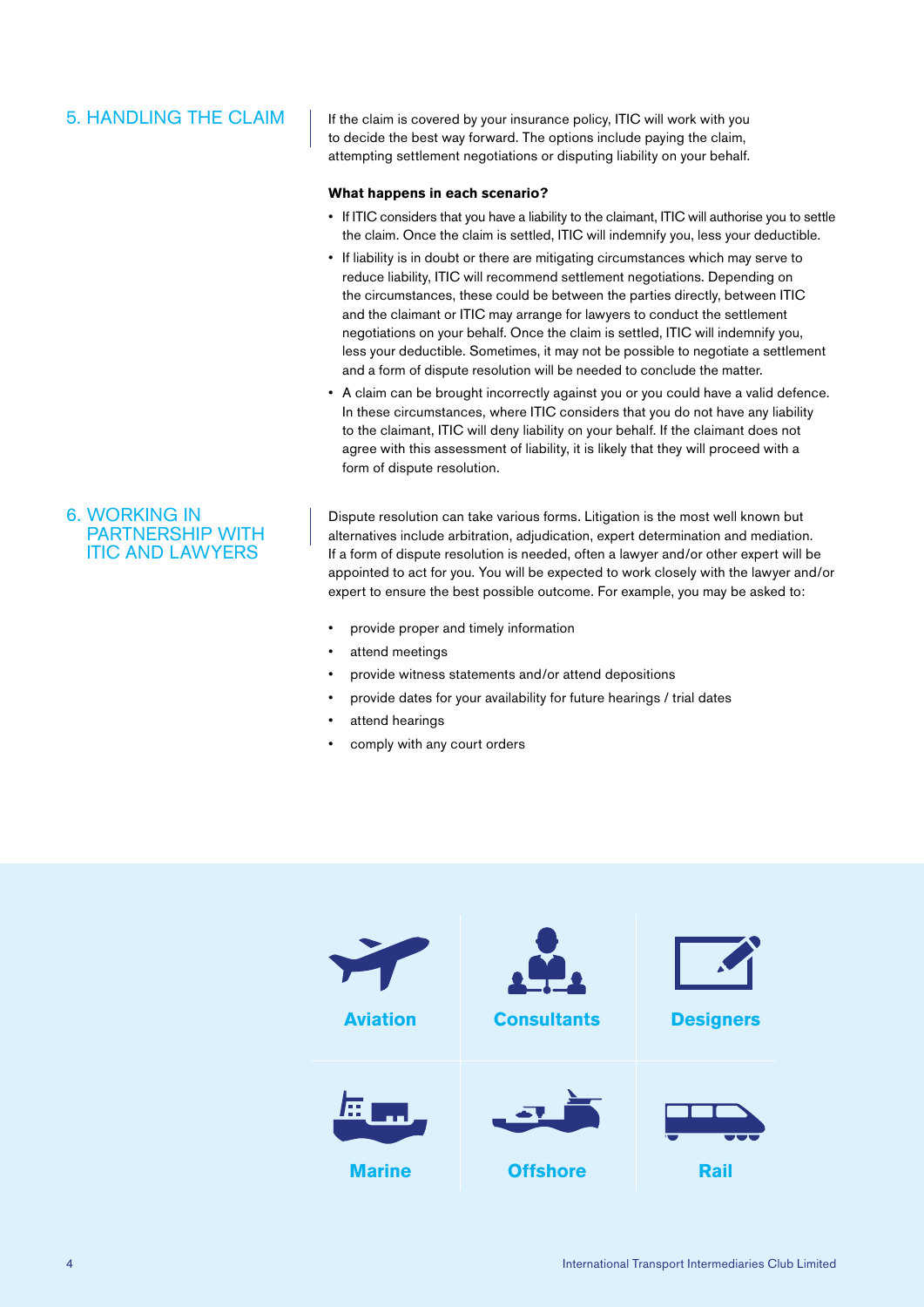**A claim can be brought incorrectly against you or you could have a valid defence. In these circumstances, where ITIC considers that you do not have any liability to the claimant, ITIC will deny liability on your behalf.**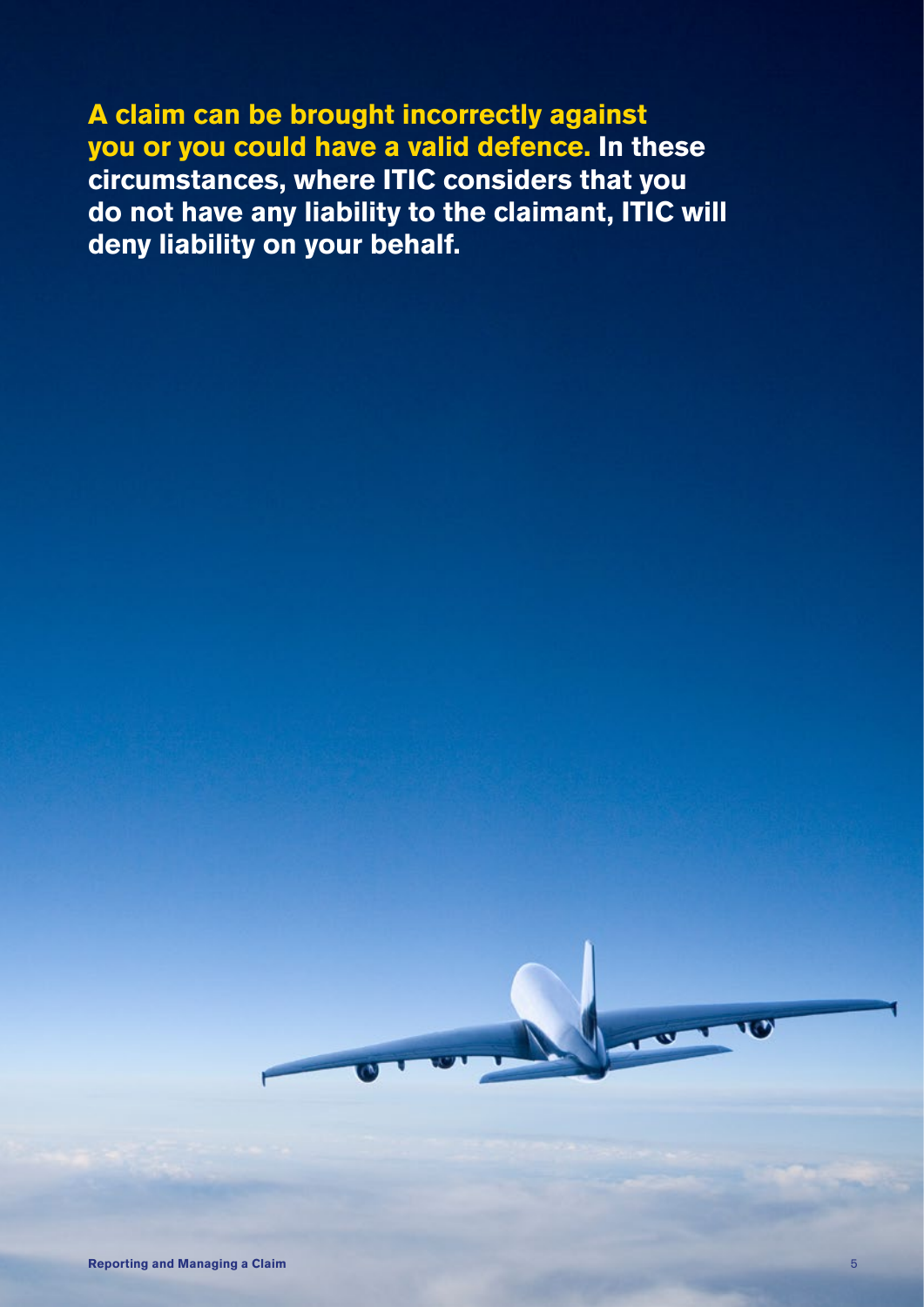## 7. DISCLOSURE **OBLIGATIONS**

If a claim proceeds to litigation or arbitration you must consider your duty to formally disclose documents to the other side. The precise rules will depend upon the jurisdiction in which the dispute is taking place, but usually include:

- the documents that you intend to rely on;
- documents which adversely affect your own case and documents which either adversely affect or support your opponent's case;
- any documents required to be disclosed by the court.

#### **Documents do not simply mean written correspondence, and can include:**

- correspondence via electronic messaging systems;
- notes of meetings, notes of telephone conversations, diary entries, day books;
- accounts;
- drawings, plans and designs;
- charterparties, bills of lading, contracts, standard terms and conditions;
- tape or video recordings (of phone calls or meetings);
- emails, computer discs, computer files, back up data, information on social media, video, film, microfilm and photographs.

You will be expected to make a reasonable search for these documents. The court will decide what is reasonable depending on the facts of the claim, including the amount in dispute, the complexity of the issues, the number of documents and the ease and expense of retrieving the documents.

Therefore you must keep relevant information safe, so that it can be retrieved and provided when required.

#### **If you are faced with a claim ITIC offers you the following practical advice:**

- do not destroy any information or documents (even ones which are not beneficial to your case);
- do not write directly on any disclosable documents (or even copies of them);
- do not tamper, change, edit or amend any files or documents;
- do not send any documents to anyone else without the approval of ITIC.

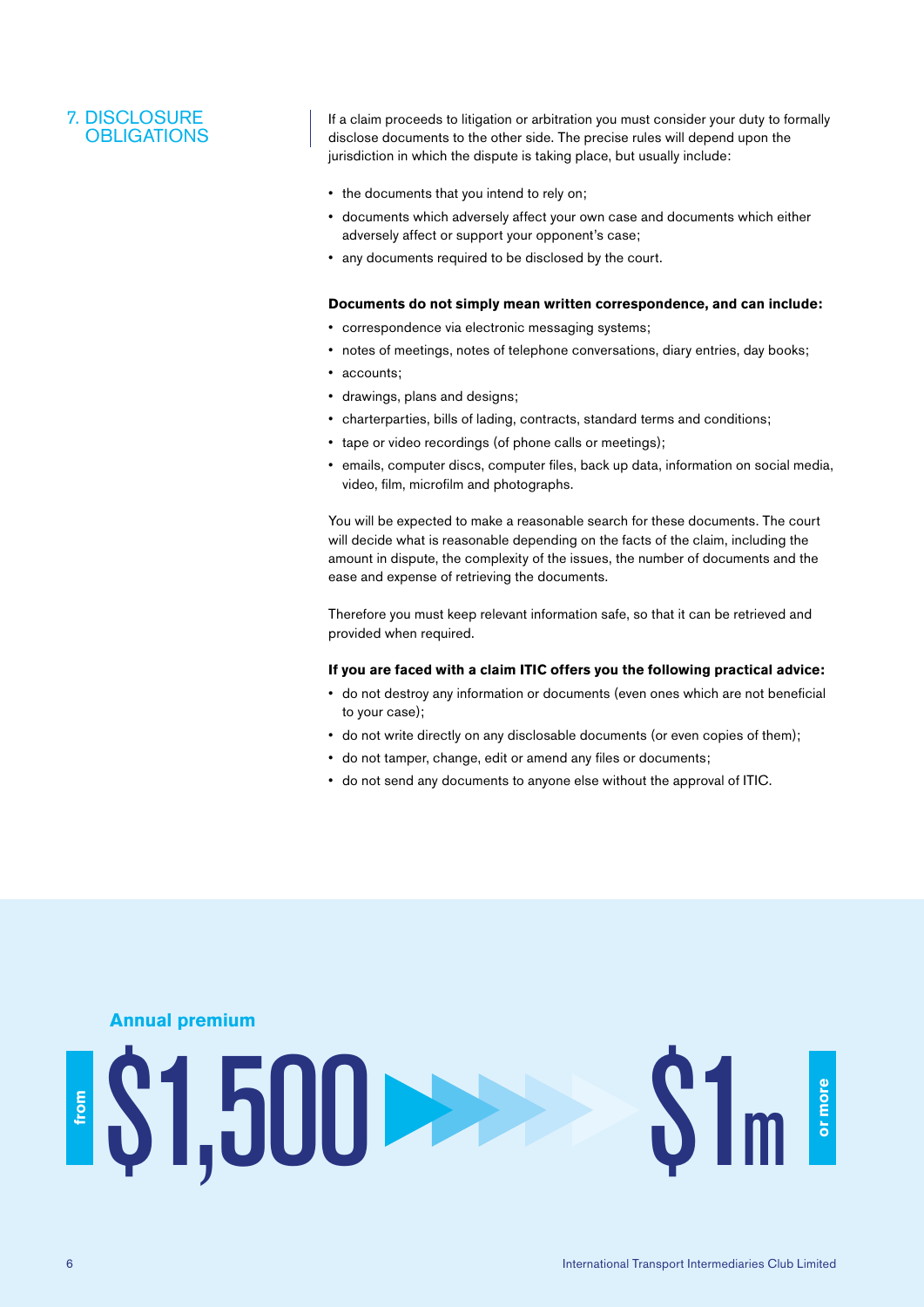**One of the most potent tools at ITIC's disposal to recover a debt is to arrest a vessel. Many Members, angered at the unpaid account, feel this should be our automatic response. While it is undoubtedly a useful weapon there are some factors to bear in mind…**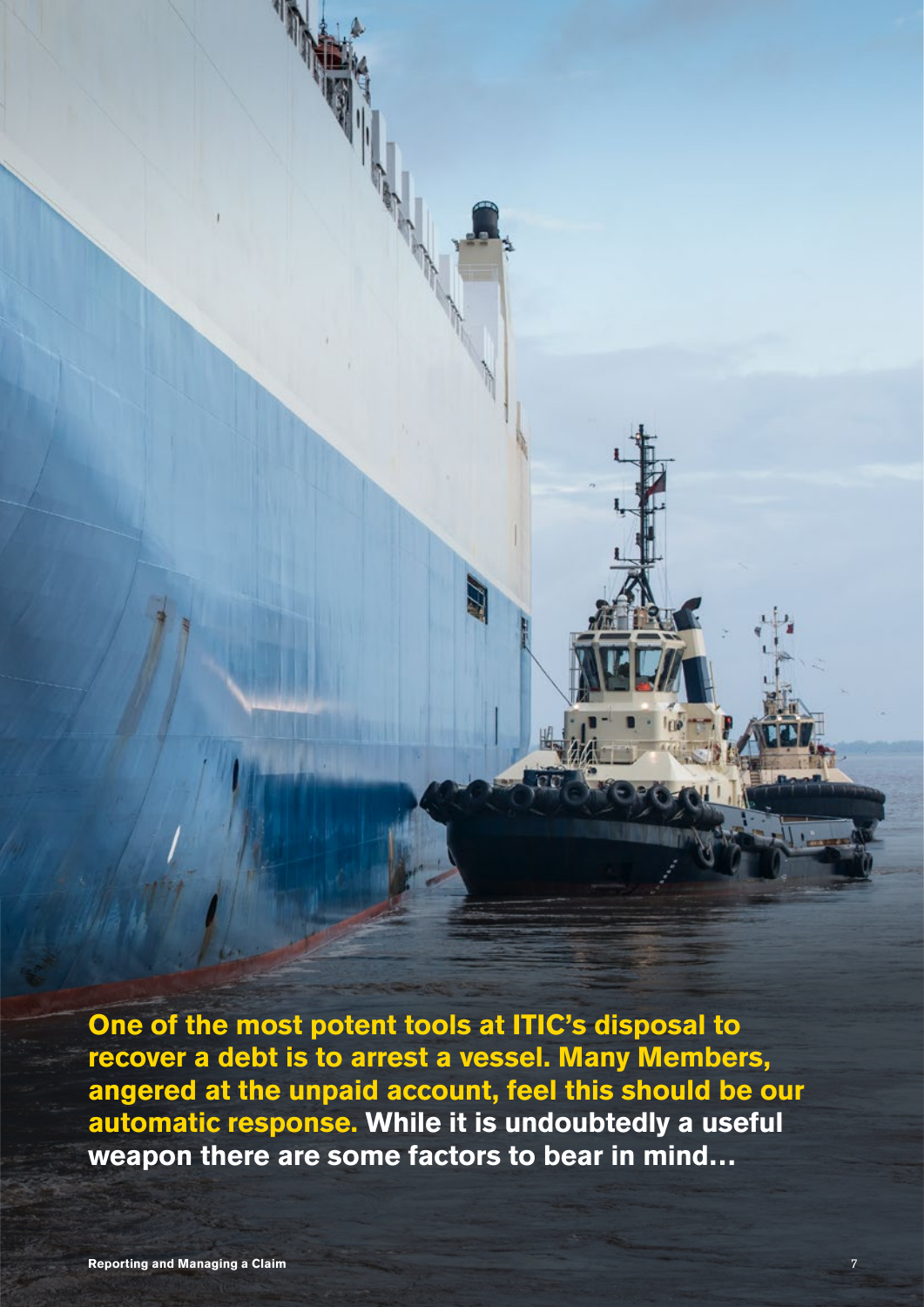## 1. UNDERSTANDING THE COVER

**Reporting and Managing a Debt Collection (Rule 10) Claim**

The purpose of the cover is to assist you with the recovery of unpaid disbursements or commission. The cover pays for legal costs incurred in the recovery of the debt, not the debt itself.

#### **There are some aspects to keep in mind from the outset.**

- (a) The legal fees covered are only those that ITIC has agreed should be incurred in pursuing the matter. A deductible may be applicable; refer to your Certificate of Entry for details of your cover.
- (b) Some debts cannot be pursued without costs becoming disproportionate to the outstanding debt. In other cases the chances of making a successful recovery are poor. ITIC cannot support claims in these circumstances.
- (c) The debt must not be older than 12 months (see further below).
- (d) Your cover is subject to the sum outstanding being greater than the sum agreed and entered into your Certificate of Entry, as the minimum sum in dispute.

### **(a) Notify us promptly (and at the latest, within 12 months)**

 In many jurisdictions a creditor will be time-barred from pursuing a debtor after 12 months, especially if relying on a maritime lien. In addition, it can become more difficult to pursue claims if the debt is left outstanding for a long period, as the debtor may cease to operate. It is for these two reasons that ITIC's Rules require that a Member must notify us of the debt within 12 months.

#### **(b) Prepare the claim**

 The better presented the claim, the quicker it can be dealt with. Please do not send a string of email exchanges with a note marked "statement attached".

 The claim may have to be presented to a court at short notice. It will greatly help your case if the file is presented in a "judge friendly" manner. Please provide papers that are ordered. It may be necessary to support disbursement accounts with relevant vouchers. Remember a debtor can use any missing or unsupported documents to try to delay or avoid payment.

#### **You should always provide (at the very least):**

- i) the name and contact details of the debtor;
- ii) supporting documents such as invoices and/or relevant charterparty clauses or agency agreements/appointments;
- iii) copies of previous demands for payment;
- iv) any relevant correspondence between you and the debtor.

#### **(c) Other considerations**

#### **Commercial relationship:**

 Please consider your commercial relationship with the debtor before asking ITIC to commence proceedings or issue letters of demand. Clearly, threatening or commencing proceedings against a debtor can (and probably will) damage your commercial relationship with them. If this is a concern for you, you must consider

## 2. USING THE COVER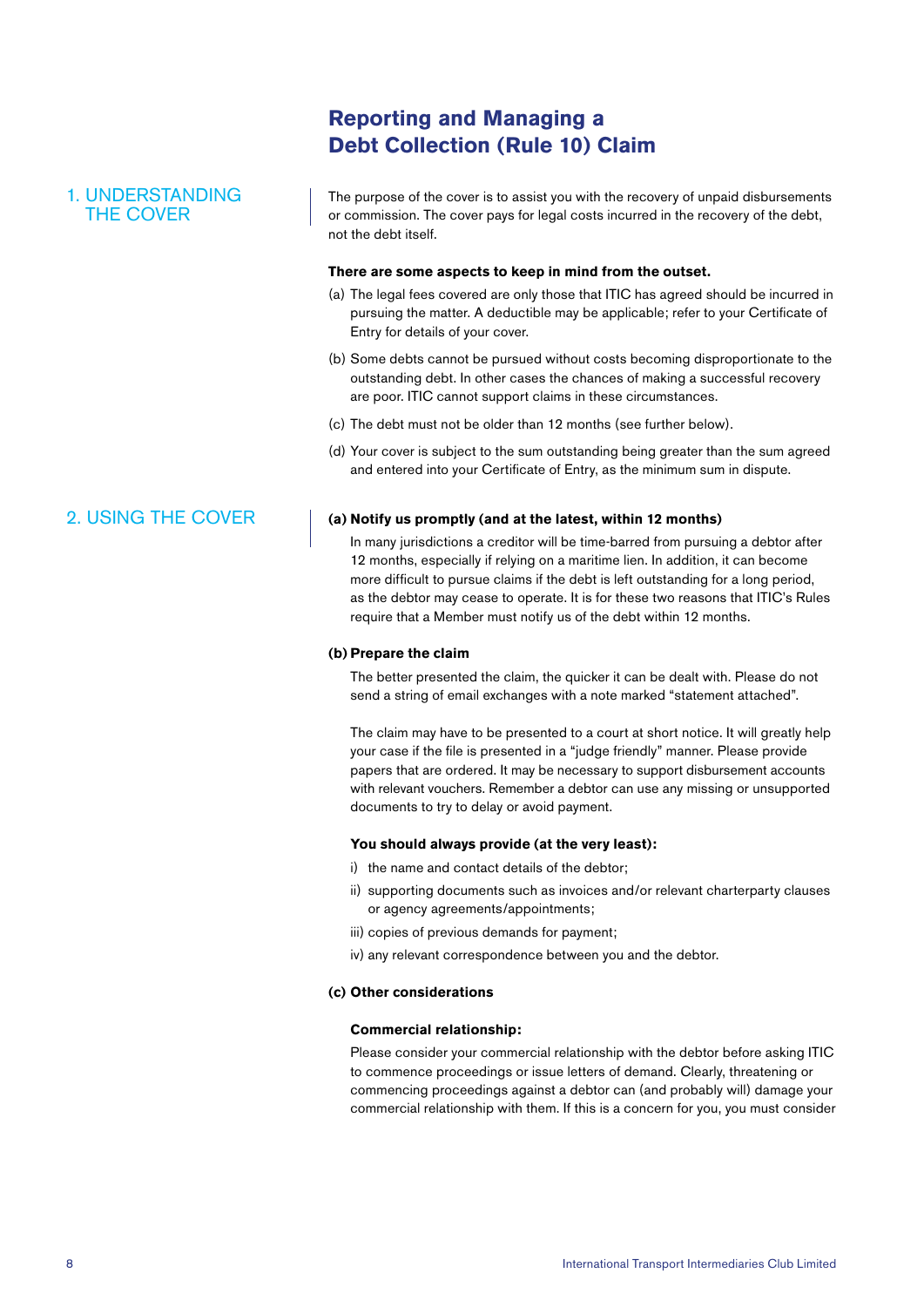## 2. USING THE COVER

(continued)

it before taking any action. If you are part of a group, you should check if the particular debtor is a client of another part of the group. In addition, check with other group companies that they do not have a debt with the same debtor. ITIC has in the past prepared an arrest of a ship only to be told at the last minute not to proceed with the arrest because the debtor is an important client of another part of the Member's business. Therefore, you must check internally before commencing proceedings so that wasted costs are not incurred.

#### **Time and commitment:**

 Please consider the amount of your time that will be needed when you're involved in proceedings. If a claim is issued you will need to co-operate with ITIC and your lawyers at all times. This may involve attending meetings, reviewing and preparing documents, preparing witness statements or attending depositions and finally, perhaps attending court hearings. ITIC has had Members in the past progress claims, only to decide that the process is taking too long or is taking up too much management time and want to abandon the process. However, once the proceedings are started, it can be costly to end them prematurely, if they can be stopped at all.

 It should also be noted that by commencing debt collection proceedings, you can open yourself up to a counter claim. For example, the debtor may claim that they have not paid you for the service you provided because they allege you performed that service negligently. Therefore, instead of them owing you money as you claim, they may allege that you have caused them a loss and claim from you accordingly.

#### **Arresting a vessel:**

 One of the most potent tools at ITIC's disposal to recover a debt is to arrest a vessel. Many Members, angered at the unpaid account, feel this should be our automatic response. While it is undoubtedly a useful weapon there are some factors to bear in mind.

- i) The types of debt for which you can arrest vary between jurisdictions. For example you can not arrest for shipbrokers commission in a number of countries.
- ii) Formalities. Some countries will require all the documentation to be formally translated into their domestic language. That may be impossible to arrange if the vessel is only in port for a short call. Other formalities that may be required include providing notarised powers of attorney appointing lawyers. Again this can take time and Members will need to be aware of these requirements.
- iii) Arresting a vessel will not automatically give you an enforceable judgment only (potentially) provide security for your claim. You will still have to litigate the claim.
- iv) If the debtor does not pay and the vessel is sold then your claim may rank below others in the way the sale proceeds are distributed. In many cases after the court's fees and expenses, crew claims and the mortgage have been paid the remaining debtors may get nothing.
- v) You may also be liable, in some countries, for the costs of maintaining the vessel whilst it is under arrest.
- vi) If you are judged to have arrested a vessel wrongfully you may become liable to the debtor for damages and/or costs.
- vii) Counter security. The court may require you to put up counter security. The amount and the nature of the security varies from country to country. Please note the security has to be provided by you not ITIC.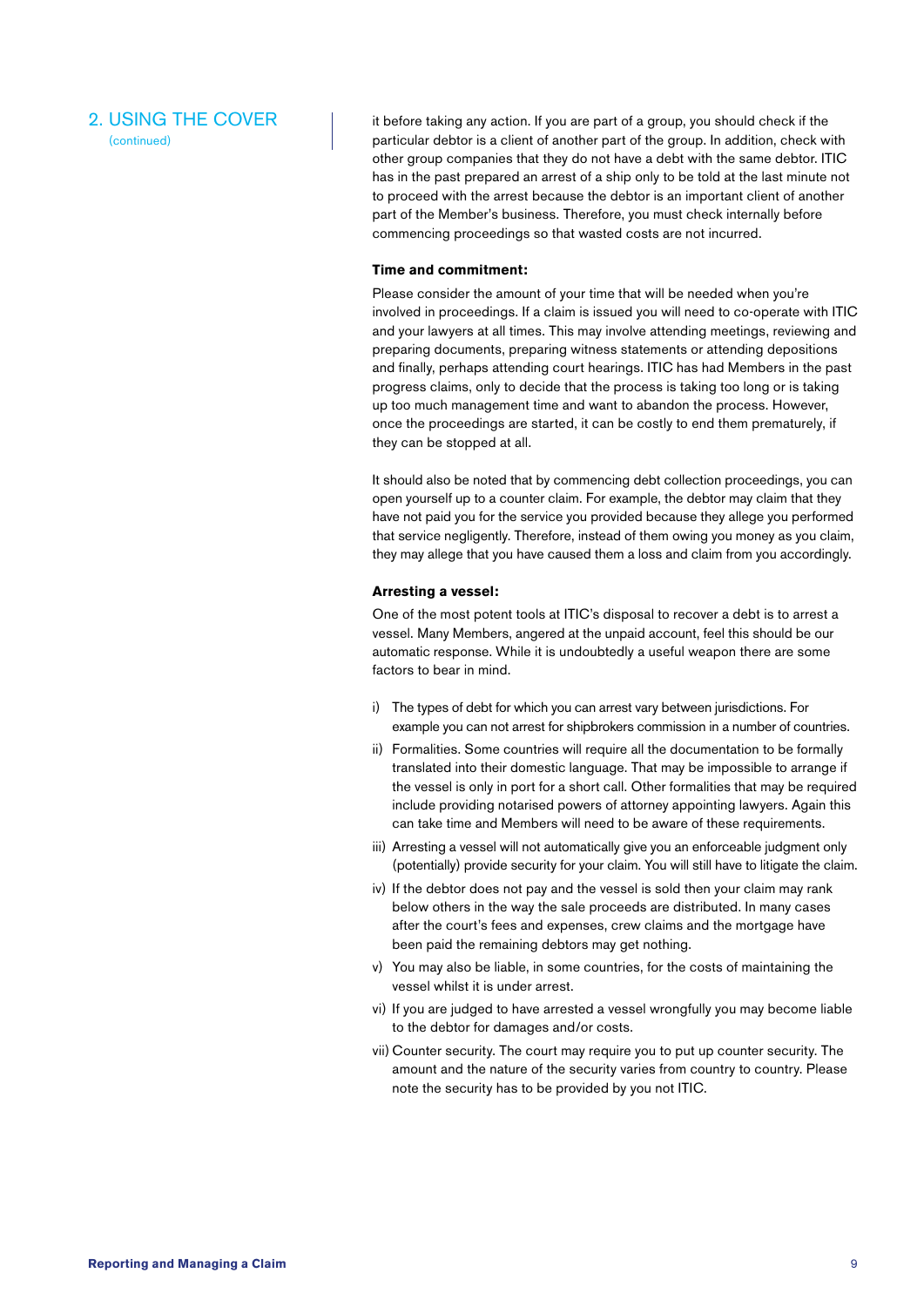## **Reporting and Managing a Cash in Transit (Rule 12) Claim**

## 1. UNDERSTANDING THE COVER

## 2. USING THE COVER

The purpose of the cover is to provide you with insurance for your principal's cash during transport from your office or a bank to a ship.

You must be aware of the policy endorsement details regarding the maximum amount of cash which can be carried at any one time and whether the money needs to be accompanied by more than one person. If cash is stolen, ITIC must be immediately notified of the loss. This must be followed up with a police report of events.

#### **The general exclusions are:**

- Shortage due to errors and omission
- Mysterious disappearance
- Theft by employees

## **Reporting and Managing a Loss of Commission (Rule 12) Claim**

## 1. UNDERSTANDING THE COVER

## 2. USING THE COVER

The purpose of the cover is to indemnify a shipbroker for the commission that they would have earned if a charterparty had not been cancelled. There are two levels of cover. Either for commission lost as a result of the total loss of the ship or due to a wider range of insured perils including piracy, breakdown of engines and strikes.

### **You must notify ITIC immediately of the loss. Documents which will be required include:**

- a copy of the charterparty / recap
- notice of cancellation from the shipowners or charterers
- in the case of a total loss, we will usually require a document from the hull underwriter.

#### **The general exclusions are:**

- Insolvency or financial default
- Contracts of affreightment
- Ships greater than 25 years old
- Ships on a demolition voyage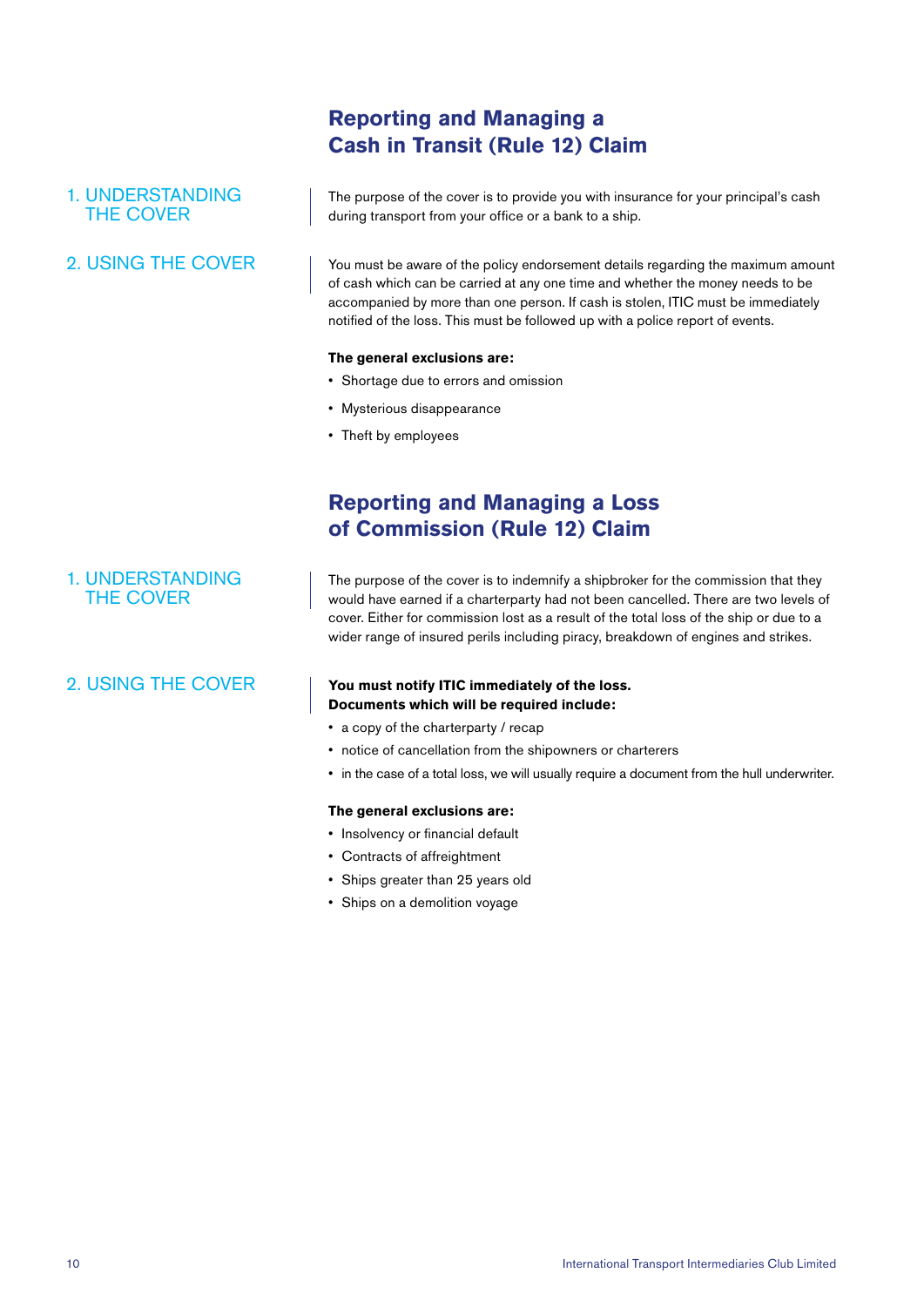**If the transport industry needs your services, then you need the services of ITIC**

1

n.